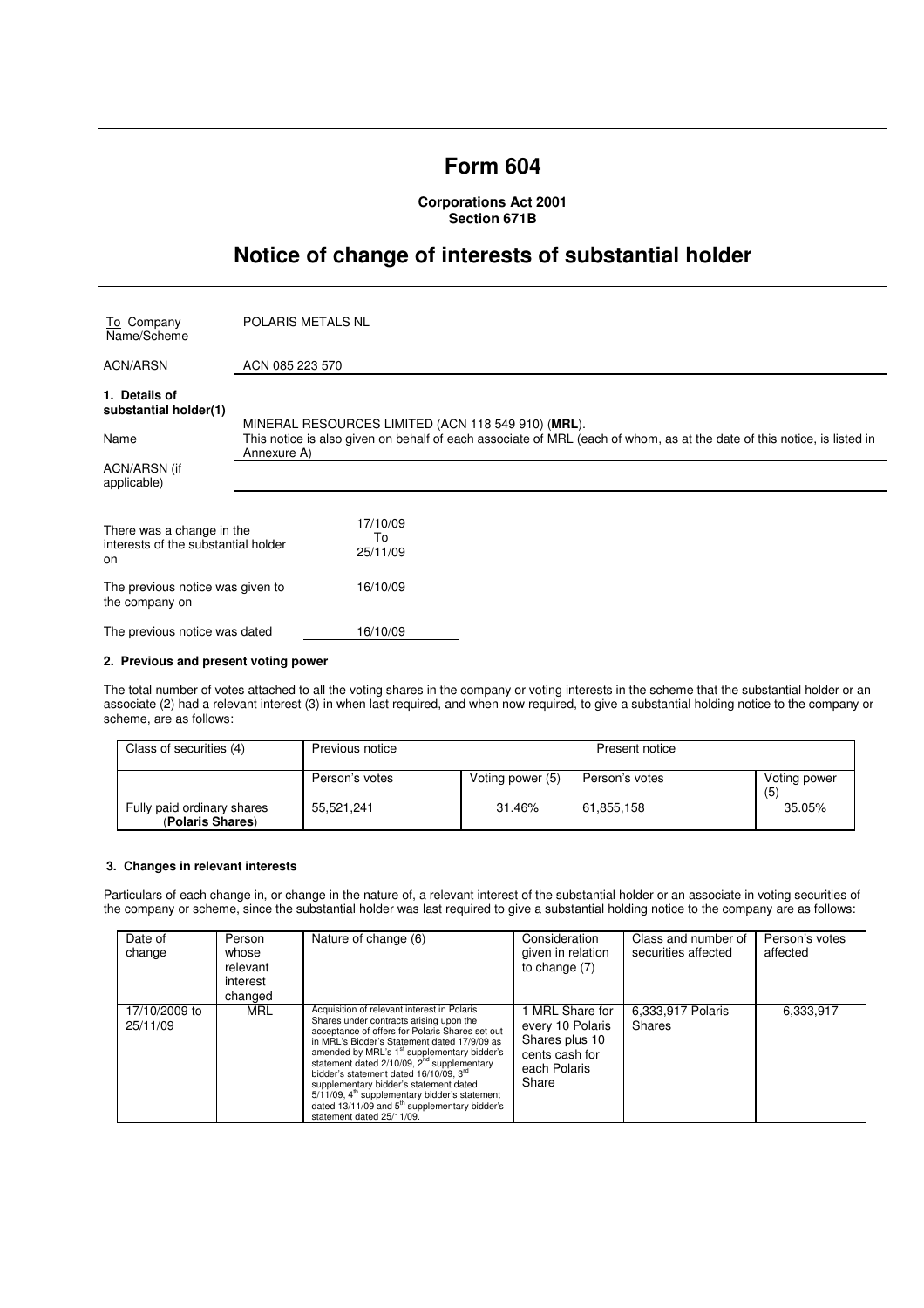## **4. Present relevant interests**

Particulars of each relevant interest of the substantial holder in voting securities after the change are as follows:

| Holder of<br>relevant<br>interest | Registered holder of<br>securities                                             | Person entitled to be<br>registered as holder (8)                 | Nature of relevant interest (6)                                                                                                                   | Class and<br>number of<br>securities | Person's<br>votes |
|-----------------------------------|--------------------------------------------------------------------------------|-------------------------------------------------------------------|---------------------------------------------------------------------------------------------------------------------------------------------------|--------------------------------------|-------------------|
| MRL                               | Various persons<br>who accepted offers<br>referred to in<br>paragraph 3 above. | MRL (subject to<br>contracts referred to in<br>paragraph 3 above) | Relevant interest under Section<br>608(8) of the Corporations Act as<br>a result of acceptance of the offers<br>referred to in paragraph 3 above. | 61.855.158<br>Polaris<br>Shares      | 61,855,158        |

#### **5. Changes in association**

**The persons who have become associates (2) of, ceased to be associates of, or have changed the nature of their association (9) with, the substantial holder in relation to voting interests in the company or scheme are as follows:** 

| $\cdots$<br>ימ<br>ACN/AH<br>and<br>licable:<br>Name<br>ווסו<br>$-1111$<br>. . | ciation<br>Nai.<br>nt |
|-------------------------------------------------------------------------------|-----------------------|
| Nil                                                                           |                       |

#### **6. Addresses**

The addresses of persons named in this form are:

|    | Name                            | Address                                                    |
|----|---------------------------------|------------------------------------------------------------|
|    | Mineral<br>Limited<br>Resources | Bibra Lake WA 6163<br>25 Wellard Street,                   |
|    | Polaris Metals NL               | <b>WA</b><br>6005<br>1109 Hay Street, West Perth,<br>Level |
| ~- |                                 |                                                            |

# **Signature**

print name Bruce Goulds capacity Company Secretary of Mineral Resources Limited and duly authorised representative of the entities listed in Annexure A **sign here** Fer. date 25 / 11 / 2009

## **DIRECTIONS**

- (1) If there are a number of substantial holders with similar or related relevant interests (eg. a corporation and its related corporations, or the manager and trustee of an equity trust), the names could be included in an annexure to the form. If the relevant interests of a group of persons are essentially similar, they may be referred to throughout the form as a specifically named group if the membership of each group, with the names and addresses of members is clearly set out in paragraph 6 of the form.
- (2) See the definition of "associate" in section 9 of the Corporations Act 2001.
- (3) See the definition of "relevant interest" in sections 608 and 671B(7) of the Corporations Act 2001.
- (4) The voting shares of a company constitute one class unless divided into separate classes.
- (5) The person's votes divided by the total votes in the body corporate or scheme multiplied by 100.
- (6) Include details of:
	- (a) any relevant agreement or other circumstances because of which the change in relevant interest occurred. If subsection 671B(4) applies, a copy of any document setting out the terms of any relevant agreement, and a statement by the person giving full and accurate details of any contract, scheme or arrangement, must accompany this form, together with a written statement certifying this contract, scheme or arrangement; and
	- (b) any qualification of the power of a person to exercise, control the exercise of, or influence the exercise of, the voting powers or disposal of the securities to which the relevant interest relates (indicating clearly the particular securities to which the qualification applies).

See the definition of "relevant agreement" in section 9 of the Corporations Act 2001.

- (7) Details of the consideration must include any and all benefits, money and other, that any person from whom a relevant interest was acquired has, or may, become entitled to receive in relation to that acquisition. Details must be included even if the benefit is conditional on the happening or not of a contingency. Details must be included of any benefit paid on behalf of the substantial holder or its associate in relation to the acquisitions, even if they are not paid directly to the person from whom the relevant interest was acquired.
- (8) If the substantial holder is unable to determine the identify of the person (eg. if the relevant interest arises because of an option) write "unknown".
- (9) Give details, if appropriate, of the present association and any change in that association since the last substantial holding notice.